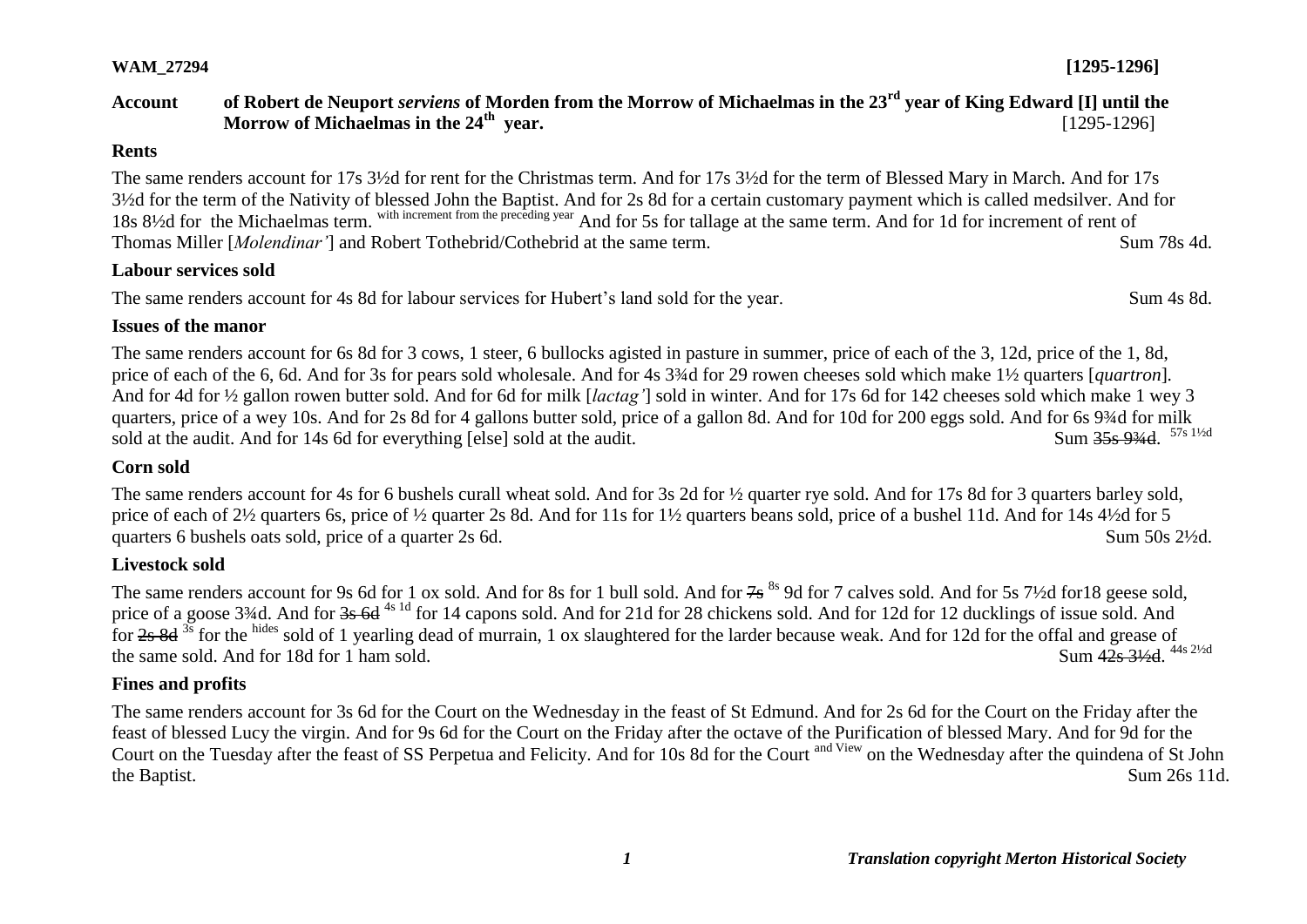| The same renders account for 13s 4d received from John Coleman reeve of Battersea.                                                                                                                                                                                                                                                                                                                                                                                                                                                                                                                                                            | Sum 13s 4d.             |
|-----------------------------------------------------------------------------------------------------------------------------------------------------------------------------------------------------------------------------------------------------------------------------------------------------------------------------------------------------------------------------------------------------------------------------------------------------------------------------------------------------------------------------------------------------------------------------------------------------------------------------------------------|-------------------------|
| Sum total of receipts with arrears : £13 14s $9\frac{1}{2}$ d.                                                                                                                                                                                                                                                                                                                                                                                                                                                                                                                                                                                |                         |
| <b>Expenses</b>                                                                                                                                                                                                                                                                                                                                                                                                                                                                                                                                                                                                                               |                         |
| <b>Acquittances</b>                                                                                                                                                                                                                                                                                                                                                                                                                                                                                                                                                                                                                           |                         |
| Of which in acquittance of rent of John le Bosere the beadle for the year 20d. In acquittance of rent of the same and Hubert's land for a certain<br>customary payment which is called Medsilver 4d.                                                                                                                                                                                                                                                                                                                                                                                                                                          | Sum 2s.                 |
| <b>Rents paid</b>                                                                                                                                                                                                                                                                                                                                                                                                                                                                                                                                                                                                                             |                         |
| Also in rent paid to W de Kenardele for the year 4s.                                                                                                                                                                                                                                                                                                                                                                                                                                                                                                                                                                                          | Sum 4s.                 |
| Cost of ploughs                                                                                                                                                                                                                                                                                                                                                                                                                                                                                                                                                                                                                               |                         |
| Also in 1 pair wheels bought for plough 4d. In 6 plough feet bought 14d. In 1 piece of iron bought for making 1 ploughshare with an old<br>ploughshare $2\frac{1}{2}$ d. In making the same 3d. In 3 sheaves of steel bought 2s $4\frac{1}{2}$ d. 3d In $15^{12}$ pieces of iron bought $2s$ $1\frac{1}{2}$ d. <sup>21d</sup> In stipend of the smith<br>for applying the same 4s $6d$ . <sup>1/2d</sup> In 33 draught horses' shoes bought 11d. In 200 nails bought for the same $2\frac{1}{2}d$ . In treating 3 draught horses for<br>Sum 13s 1d. 12s 21/2d<br>foot and mouth disease 12d.                                                  |                         |
| Cost of carts                                                                                                                                                                                                                                                                                                                                                                                                                                                                                                                                                                                                                                 |                         |
| In 2 pairs wheels bought, of which 1 pair for binding 3s 4d. In 12 clamps with nails bought for binding the same with 1 old piece of ironwork<br>10 <sup>1</sup> /2d. In 30 large nails bought for the same 5d. In stipend of the smith for binding the same 7d. In 1 axle bought and fitted 2 <sup>1</sup> /2d. In 32 <sup>16</sup> clouts<br>bought $46d$ <sup>8d</sup> In 128 nails bought for the same $4\frac{1}{4}$ <sup>1/4d</sup> In grease bought for carts $6d$ <sup>4d</sup> In 1 pair traces bought 3 <sup>1</sup> /2d. In 1 rope bought 5 <sup>1</sup> /2d. In 40<br>horseshoes bought 20d. In 320 nails bought for the same 4d. | Sum 10s 11/2d. 9s 31/4d |

# **Costs of the mill**

In cogs and rungs bought 48d.<sup>12d</sup> In binding with iron 1 pair of trundle-wheels 2d. In sharpening bills for the year 4d. In repairing bills 2½d.Sum <del>2s 2½d.</del><sup>20½d</sup>

# **Mowing and hoeing**

Also in mowing 14 acres meadow 4s 8d, price of an acre 4d. In hoeing corn in part by piecework 18d. And the rest by labour service. Sum 6s 2d.

**WAM\_27294 [1295-1296]**

# **Foreign receipts**

 $\overline{a}$ *\* Could this be the value of the 2 quarters of rye supplied by the reeve of Battersea in the Issues of the Grange account? 4 bushels rye were sold at 3s 4d, so 2 quarters would have been worth 13s 4d.*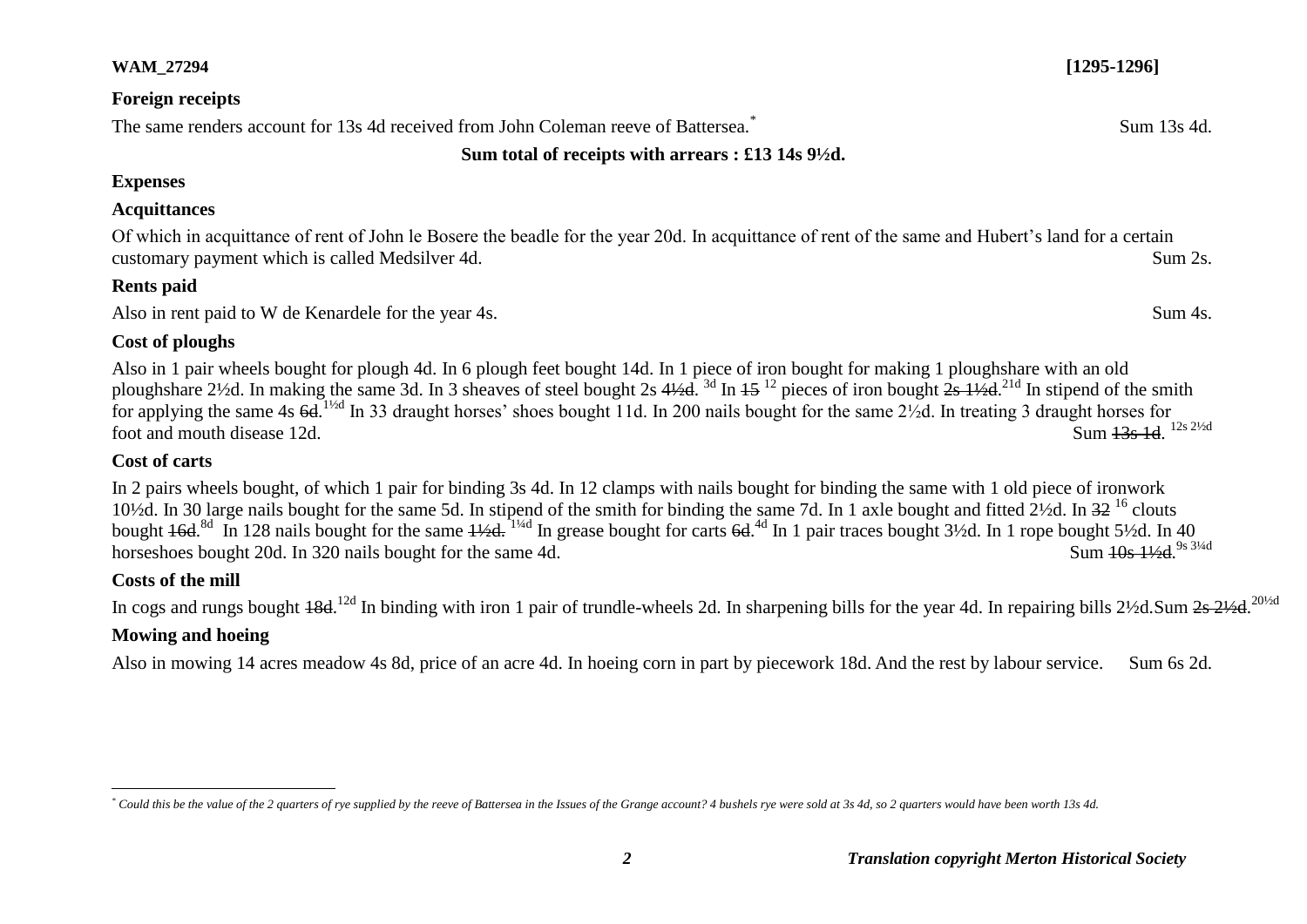## **WAM\_27294 [1295-1296]**

## **Harvest costs**

In fish bought for the use of 24 men at 2 dry boonworks by custom in harvest  $\frac{14d}{12d}$  this year because of a dearth/dearness of fish. In fish bought for the use of 72 men reaping with the household servants at 3 boonworks 2s 6d this year because of a dearth/dearness of fish. In meat bought for the same 3s <sup>9d</sup> and the carcase of 1 ox from the larder, price 6s 8d. In meat bought for the use of 45 men at 1 love boon 221⁄2d.<sup>12d</sup> In meat bought for the use of the *serviens*, beadle and dairy worker from the Sunday after the feast of blessed Peter ad Vincula until Michaelmas for 8 weeks and 1 reap-reeve for 4 weeks and 5 days 4s.<sup>3s</sup> In fish bought for the same 2s. In expenses of the same, 6 household servants, 1 stacker, 1 smith and 2 millers for 'harvest goose' 21d. In candles bought 4d.<sup>3d</sup> In reaping 3½ acres wheat, 12 acres peas, <del>56 acres 1 rood</del> <sup>36½ acres</sup> oats <del>23s 11d</del>, <sup>17s 3½d</sup> price of an acre 4d minus in total <sup>1/2d</sup> and 1<sup>1</sup>/2 bushels rye for servants. Sum 40s 61/<sub>24</sub> 32s 6<sup>1</sup>/<sub>2d</sub>

## **Petty expenses**

In 5 bushels salt bought 3s 71/2d.<sup>4d</sup> In 1 winnowing-fan bought 7d. In expenses of 12 servants for Christmas and Easter Days 3s. In ferrying corn at Lambeth [*Lamhuthe*] on 4 occasions 8d. In repairing and binding 3 buckets 2d. In repairing 2 feet of a brass pot 6d. In 1 lead vessel containing 32 gallons and 1 tripod bought 5s. In 1 spade with iron bought 2d. In drying 4½ quarters malt <del>10d.</del> 9d and so much because he bought straw for the same In 2 quarters oats for making meal 4d because with straw. In forage bought for oxen 6s 8d. In heath bought in harvest because of lack of straw 6d. In 1 ell of linen cloth bought for the dairy 2½d. In rennet [*coagula*] bought 3d. In 1 collar bought ¾d. In 2 clay pots with pans bought for the same 1¾d. Sum <del>22s 8½d</del>. <sup>22s 4d</sup>

## **Stipends**

In stipend of R *serviens* for the year 13s 4d. In stipend of 4 household servants<sup>†</sup> and 1 carter for the same period 22s 6d. In stipend of 1 dairy worker for the year 3s 6d. In stipend of 1 cowman for the year 2s 6d. In stipend of 1 stacker in harvest 3s. In stipend of 1 reap-reeve 3s. Sum 47s 10d.

# **Threshing**

In threshing 29 quarters 3 bushels wheat, 6 quarters rye, 6s 6½d, viz 9 bushels for 2½d. In threshing 10 quarters barley 13¼d, viz 9 bushels for 1½d. In threshing 10 quarters 6 bushels beans and peas 21d,<sup>‡</sup> viz 9 bushels for 2d. In threshing 132 quarters 6 bushels oats 9s 10d, viz 9 bushels for 1d. In winnowing half the total said corn by piece-work 21d, viz 4 quarters per 9 bushels for 1d. Sum 20s 11¼d.

## **Corn bought**

In 2 quarters wheat bought for seed 14s 8d. In 2 quarters 7 bushels wheat bought for the *serviens*' livery 22s 5½d. Sum 37s 1½d.

# **Livestock bought**

In 1 ox bought 10s. Also in 2 pigs bought 3s 8d. Sum 13s 8d.

## **Expenses of bailiff**

Also in expenses of brother R de Waltham 7s 11<sup>1</sup>/4d by 4 tallies. In expenses of the granger 2s 4d by 2 tallies. Sum 10s 3<sup>1</sup>/4d.

 $\overline{a}$ *† ie ploughmen*

*<sup>‡</sup> actually 19d.*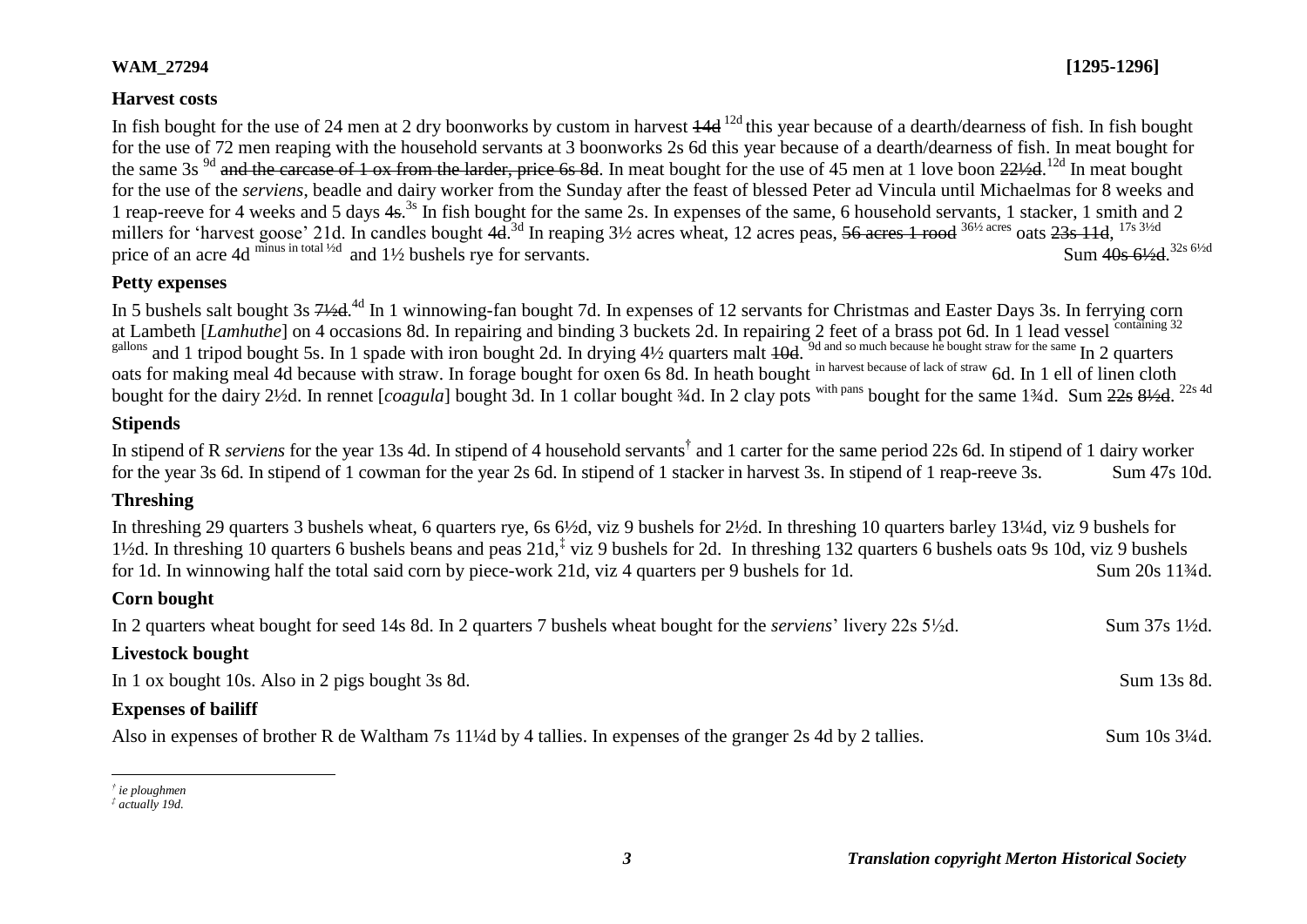#### **WAM\_27294 [1295-1296]**

### **Deliveries**

Also delivered to brothers R de Hadham and R de Morton 57s 7½d by 3 tallies. Sum 57s 71⁄2d.

# Sum of all expenses and deliveries £13 17s 8<sup>3</sup>/<sub>4</sub>d.

And so there is owed to the same *serviens* 2s 11¼d.

*DORSE*

# **Issues of the Grange**

| Wheat                                 | The same renders account for 26 quarters 5 bushels wheat, 2 quarters 6 bushels curall of the same threshed by piece-work by 1 tally.                                                                                                                                                                                                                                                                                                         |  |
|---------------------------------------|----------------------------------------------------------------------------------------------------------------------------------------------------------------------------------------------------------------------------------------------------------------------------------------------------------------------------------------------------------------------------------------------------------------------------------------------|--|
| 2-fold minus 1<br>quarter 2 bushels   | And for 2 quarters received from brother Alan de Leytone. And for 4 quarters 7 bushels of purchase. Sum 36 quarters 2 bushels.                                                                                                                                                                                                                                                                                                               |  |
| Of which                              | In sowing over [blank], 26 quarters, viz over the acre [blank]. In expenses as regards harvest boonworks 1½ quarters. In household<br>expenses in harvest 1/2 quarter. In livery of R de <i>serviens</i> {sic} for the year except 8 weeks in harvest 51/2 quarters, taking per week 1<br>bushel. In making maslin for servants' livery 2 quarters curall. In sale 6 bushels curall. Sum as above. And none remains.                         |  |
| Rye                                   | The same renders account for 6 quarters rye threshed by piece-work by 1 tally. And for 2 quarters received from the reeve of Battersea.                                                                                                                                                                                                                                                                                                      |  |
| 3-fold, 6 bushels<br>more             | Sum 8 quarters.                                                                                                                                                                                                                                                                                                                                                                                                                              |  |
| Of which                              | In sowing over [blank] 2 quarters 6 bushels, viz over the acre [blank]. In expenses of haymaking 1 bushel. In expenses as regards<br>harvest boonworks 1½ quarters. In household expenses in harvest ½ quarter. In baking for reaping 71 acres 3 roods corn by piece-work<br>$1\frac{1}{2}$ bushels. In making maslin for servants' livery 2 quarters $3\frac{1}{2}$ bushels. In sale $\frac{1}{2}$ quarter. Sum as above. And none remains. |  |
| <b>Barley</b>                         | The same renders account for 10 quarters barley threshed by piece-work by 1 tally. Sum 10 quarters.                                                                                                                                                                                                                                                                                                                                          |  |
| 2-fold less 1 quarter                 |                                                                                                                                                                                                                                                                                                                                                                                                                                              |  |
| Of which                              | In sowing over [blank] 4 quarters 6 bushels. In making maslin for servants' livery 2 bushels. In making malt 2 quarters. In sale 3<br>quarters. Sum as above. And none remains.                                                                                                                                                                                                                                                              |  |
| <b>Beans</b>                          | The same renders account for 4 quarters 6 bushels beans threshed by piece-work by 1 tally. Sum 4 quarters 6 bushels.                                                                                                                                                                                                                                                                                                                         |  |
| 3-fold minus $\frac{1}{2}$<br>quarter |                                                                                                                                                                                                                                                                                                                                                                                                                                              |  |
| Of which                              | In planting 1 quarter 6 bushels. In making maslin for servants' livery $1\frac{1}{2}$ quarters. In sale $1\frac{1}{2}$ quarters. Sum as above. And none<br>remains.                                                                                                                                                                                                                                                                          |  |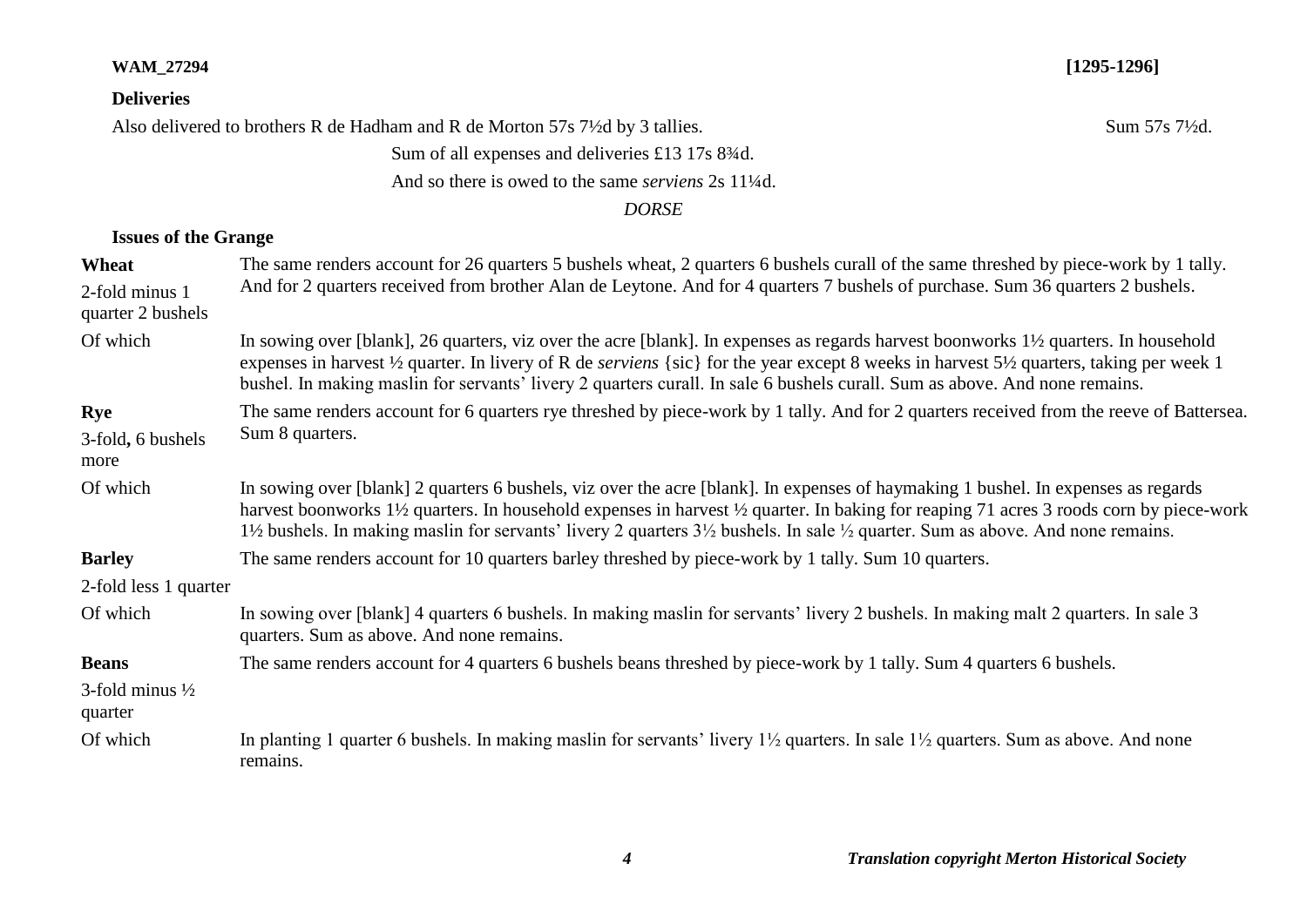| <b>Peas</b><br>2-fold minus 1<br>quarter 2 bushels | The same renders account for 6 quarters peas threshed by piece-work by 1 tally. Sum 6 quarters.                                                                                                                                                                                                                                                                                                                                                                                                                                                                                                                                                                                                                                                                                                                                                             |
|----------------------------------------------------|-------------------------------------------------------------------------------------------------------------------------------------------------------------------------------------------------------------------------------------------------------------------------------------------------------------------------------------------------------------------------------------------------------------------------------------------------------------------------------------------------------------------------------------------------------------------------------------------------------------------------------------------------------------------------------------------------------------------------------------------------------------------------------------------------------------------------------------------------------------|
| Of which                                           | in sowing over [blank] 3 quarters, viz over the acre [blank]. In making maslin for servants' livery 3 quarters. Sum as above. And none<br>remains.                                                                                                                                                                                                                                                                                                                                                                                                                                                                                                                                                                                                                                                                                                          |
| Oats<br>2-fold plus 10<br>quarters 2 bushels       | The same renders account for 132 quarters 6 bushels oats threshed by piece-work by 1 tally. And for 6 quarters oats estimated in<br>sheaves for ox fodder. Sum 138 quarters 6 bushels.                                                                                                                                                                                                                                                                                                                                                                                                                                                                                                                                                                                                                                                                      |
| Of which                                           | In sowing over [blank] 50 quarters 3 bushels. In making meal 2 quarters. In fodder for 2 horses from Michaelmas until the vigil of<br>blessed Barnabas the Apostle for 254 nights 15 quarters 7 bushels, taking per night 1/2 bushel. In fodder for 4 draught horses from<br>Christmas Eve until the Monday after the feast of blessed Ambrose both days counted for 10<br>per night 1½ pecks. In ox fodder by estimation in sheaves 6 quarters. In making malt 2½ quarters. In expenses of brother R de Waltham<br>5 <sup>1</sup> /2 bushels by 4 tallies. In expenses of the granger <sup>1</sup> /2 bushel 1 peck by 2 tallies. Also delivered to brother A de Leyton 50 quarters 3<br>bushels by 1 tally. In sale 5 quarters 6 bushels. In sale at the audit 1/2 bushel 1 peck. <sup>§</sup> Sum 138 quarters 5 bushels. And there remains 1<br>bushel. |
| <b>Servants' livery</b>                            | The same renders account for 5½ quarters maslin of the remaining. And for 2 quarters curall wheat, 2 quarters 3½ bushels rye, 2<br>bushels barley, 1 <sup>1</sup> / <sub>2</sub> quarters beans, 3 quarters peas made. And for 21 quarters <sup>1</sup> / <sub>2</sub> bushel of issue of the mill. Sum 35 quarters 6 bushels.                                                                                                                                                                                                                                                                                                                                                                                                                                                                                                                              |
| Of which                                           | In livery of 1 carter and 4 servant ploughmen for the year, 25 quarters 7½ bushels, taking a quarter per 10 weeks. In livery of 1 dairy<br>worker for the year except 8 weeks [something erased and deleted] in harvest, 3 quarters 5 bushels, <sup>1 peck</sup> taking a quarter per 12 weeks. In<br>livery of 1 cowman for the year 3 quarters 5½ bushels, taking a quarter per 14 weeks. In livery of 1 harrower at the time of Lent sowing<br>$\frac{1}{2}$ quarter. In livery of 1 stacker from the feast of blessed Peter ad Vincula until Michaelmas 6 <sup>1</sup> / <sub>2</sub> bushels, taking a quarter per 10 weeks.<br>In sale at the audit 4 bushels. Sum 34 quarters 4 <sup>1</sup> / <sub>2</sub> bushels 1 peck. And there remain 1 quarter 1 bushel 1 peck.                                                                              |
| <b>Malt</b>                                        | The same renders account for 2 quarters barley malt. and for 2 bushels of increment of the same 21/2 quarters oat malt made. Sum 41/2 quarters. <sup>6 bushels</sup>                                                                                                                                                                                                                                                                                                                                                                                                                                                                                                                                                                                                                                                                                        |
| Of which                                           | In expenses as regards 2 harvest boonworks 2½ quarters. In household expenses in harvest 2 quarters. In sale at the audit 2 bushels.<br>Sum as above. And none remains.                                                                                                                                                                                                                                                                                                                                                                                                                                                                                                                                                                                                                                                                                     |

 *§ This seems to have been unwarranted. The total expended and remaining matches the total received without this sale at the audit.*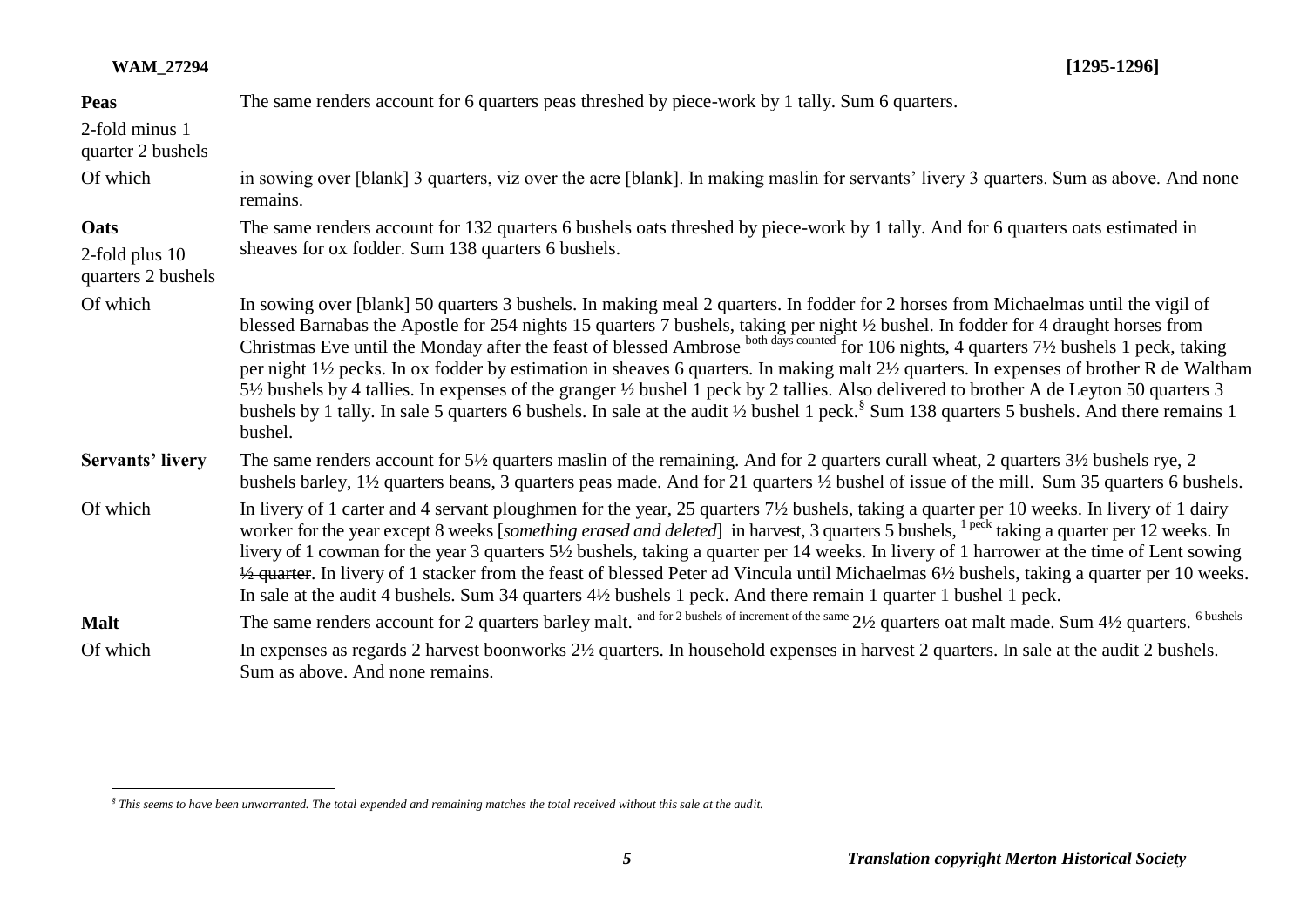|                       | <b>LIVESTOCK</b>                                                                                                                                                                                                     |
|-----------------------|----------------------------------------------------------------------------------------------------------------------------------------------------------------------------------------------------------------------|
| <b>Horses</b>         | The same renders account for 2 carthorses from the remaining. And there remain 2 horses.                                                                                                                             |
| <b>Draught horses</b> | The same renders account for 4 draught horses from the remaining. And there remain 4 draught horses.                                                                                                                 |
| Oxen                  | The same renders account for 17 oxen from the remaining. And for 1 of purchase. Sum 18.                                                                                                                              |
| Of which              | In larder 1. In sale 1. And there remain 16.                                                                                                                                                                         |
| <b>Bulls</b>          | The same renders account for 1 bull from the remaining. And accounted in sale. And none remains.                                                                                                                     |
| <b>Cows</b>           | The same renders account for 8 cows, 1 heifer added, from the remaining. Sum 9. And they all remain.                                                                                                                 |
| <b>Steers</b>         | The same renders account for 2 steers from the remaining. And there remain 2 steers.                                                                                                                                 |
| <b>Heifers</b>        | The same renders account for 1 heifer from the remaining. And there remains 1. <sup>**</sup>                                                                                                                         |
| <b>Bullocks</b>       | The same renders account for 3 bullocks from the remaining. And there remain 3 bullocks.                                                                                                                             |
| <b>Yearlings</b>      | The same renders account for 2 yearlings from the remaining. Of which in murrain 1. And there remains 1 yearling.                                                                                                    |
| <b>Calves</b>         | The same renders account for 9 calves of issue. Sum 9. Of which in sale 7. And there remain 2 calves.                                                                                                                |
| <b>Pigs</b>           | The same renders account for 2 pigs of purchase. And there remain 2 pigs.                                                                                                                                            |
| <b>Swans</b>          | The same renders account for 2 swans of the remaining, leased to brother Alexander de Neuport. And for 1 swan received from brother R de Hadham. And for 1<br>received from the <i>serviens</i> of Halliford. Sum 4. |
| Of which              | In baking 1. In murrain 1. In sale at the audit 1. Sum 2. And there remain 2 swans.                                                                                                                                  |
| <b>Geese</b>          | The same renders account for 12 geese from the remaining, of which 5 are breeding females. And for $2\theta^{25}$ of issue. Sum $32^{37}$                                                                            |
| Of which              | In tithe 2. In expenses of brother R de Waltham 4 by 1 tally. In sale 18. In sale at the audit 5. Sum 24. <sup>29</sup> And there remain 8 geese, of which 5 are<br>breeding females.                                |
| <b>Capons</b>         | The same renders account for 16 capons from the remaining. Sum 16.                                                                                                                                                   |
| Of which              | Delivered to reeve of Battersea 2 by 1 tally. In sale 14, Sum as above. And none remains.                                                                                                                            |
| <b>Hens</b>           | The same renders account for 2 cocks, 7 hens from the remaining. And for 10 hens from rent. And for 30 chickens of issue. Sum 49.                                                                                    |
| Of which              | In expenses of brother R de Waltham 2 chickens by 1 tally. Also delivered to brother R de Hadham 10 by 1 tally. In sale 28 chickens.<br>Sum 40. And there remain 1 cock, 8 hens.                                     |

 $\overline{a}$ 

*<sup>\*\*</sup> According to the Cows account, it was added to the manor's cows.*